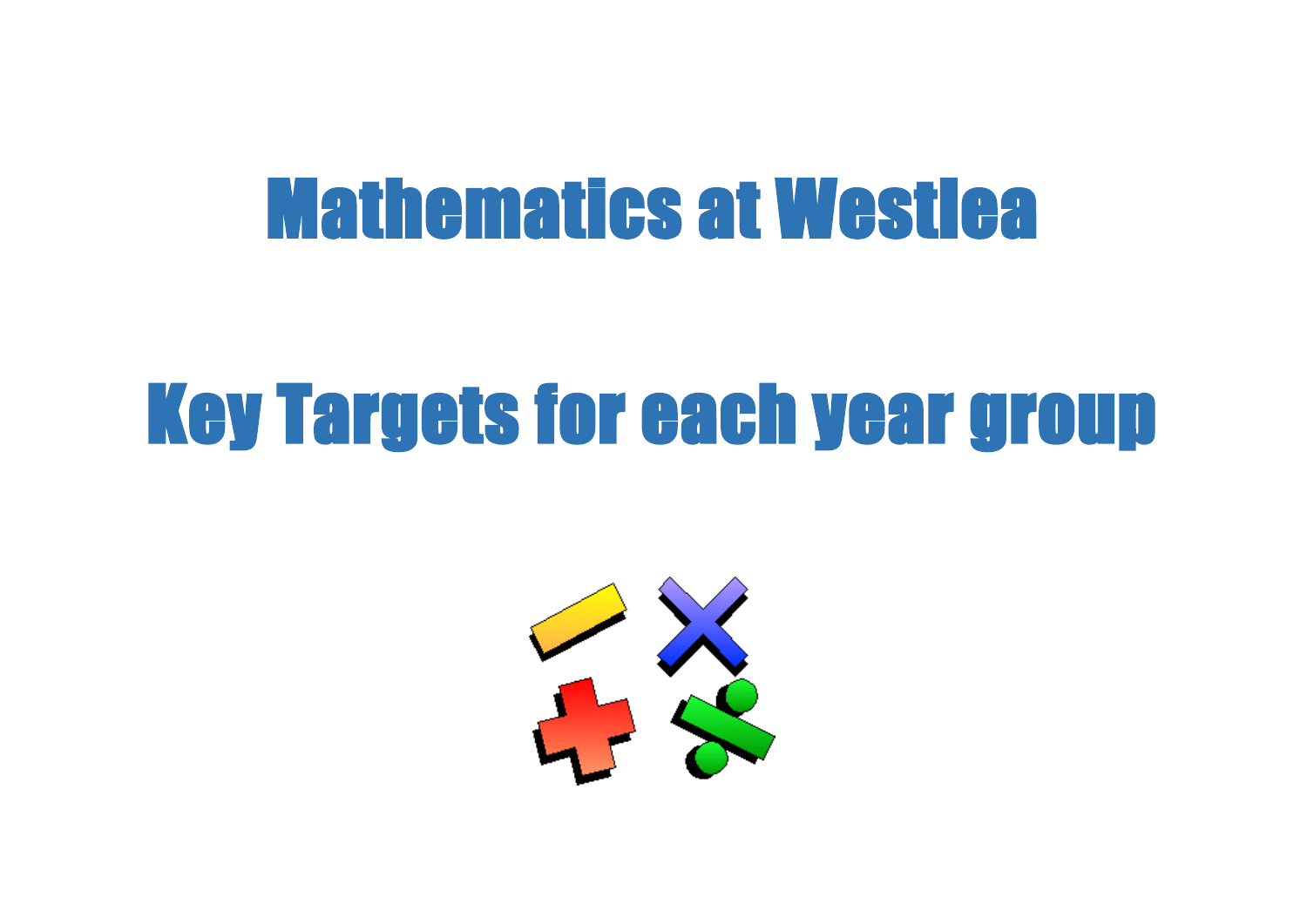| <b>YEAR 1 (age 5-6 years old)</b>                                                 |                                                                                  |                                                                           |
|-----------------------------------------------------------------------------------|----------------------------------------------------------------------------------|---------------------------------------------------------------------------|
| <b>Number System</b>                                                              | <b>Mental Maths</b>                                                              | <b>Calculations</b>                                                       |
| Read and write numbers to 100 in numerals                                         | <b>Count to and across 100, forwards and</b><br>backwards, from any given number | Represent and use addition and subtraction<br>facts within 20             |
| Given a number, identify one more and one<br>less                                 | Count in multiples of twos, fives and tens                                       | Add and subtract one-digit and two-digit<br>numbers to 20, including zero |
| Represent numbers using objects and<br>pictures including the number line         | Instant recall of number pairs to 10                                             | Solve addition and subtraction problems,                                  |
| Use the language of: equal to, more than,<br>less than (fewer), most, least       | Recall addition and subtraction facts to<br>10 fluently                          | using concrete objects and pictorial<br>representations                   |
| Read and write numbers 1 to 20 in words                                           | Know the doubles of numbers to $10 + 10$                                         | Solve missing number problems such as<br>$7 = \Box - 9$                   |
| Recognise a half as one of two equal parts<br>of an object, shape or quantity     | Recognise and know the value of different<br>denominations of coins and notes    | Share objects into equal groups and count<br>how many in each group.      |
| Recognise a quarter as one of four equal<br>parts of an object, shape or quantity | Know the days of the week and the<br>months of the year                          |                                                                           |
|                                                                                   | Tell the time to the hour and half past the<br>hour                              |                                                                           |
|                                                                                   |                                                                                  |                                                                           |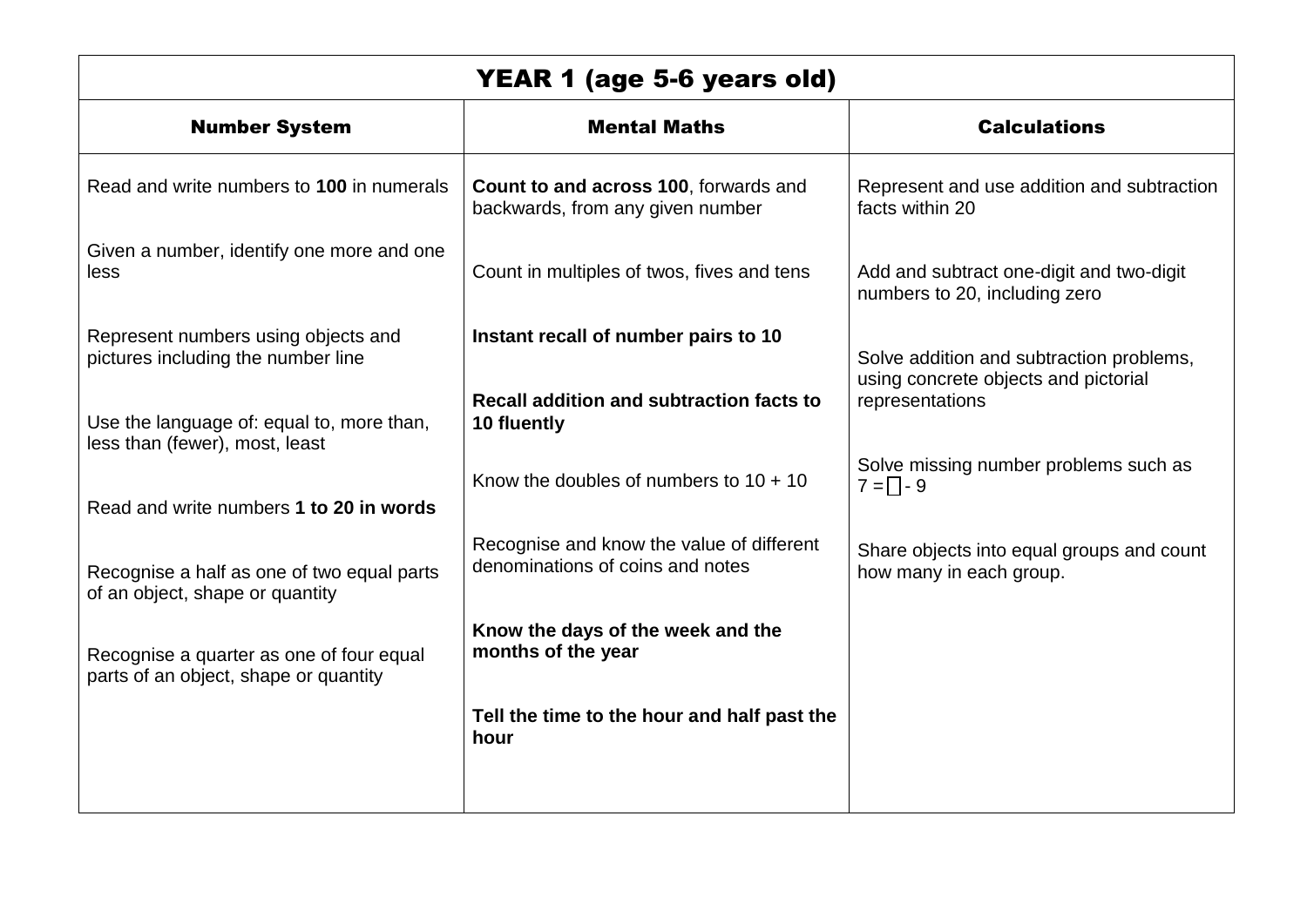| YEAR 2 (age 6-7 years old)                                                                                                           |                                                                                           |                                                                                               |
|--------------------------------------------------------------------------------------------------------------------------------------|-------------------------------------------------------------------------------------------|-----------------------------------------------------------------------------------------------|
| <b>Number System</b>                                                                                                                 | <b>Mental Maths</b>                                                                       | <b>Calculations</b>                                                                           |
| Read and write numbers to at least 100 in<br>numerals and in words                                                                   | Instant recall of 2x, 5x & 10x tables                                                     | Add together two 2-digit numbers                                                              |
| Count in steps of 2, 3 and 5 from 0                                                                                                  | Recall division facts for 2x, 5x & 10x tables                                             | Find the difference between two 2-digit<br>numbers                                            |
| Recognise the value of each digit in a two-<br>digit number (tens, ones)                                                             | Recognise odd and even numbers                                                            | Solve missing number problems                                                                 |
| Compare and order numbers from 0 up to<br>100; use $\lt$ , $>$ and $=$ signs                                                         | Recall addition and subtraction facts to<br>20 fluently                                   | Use arrays and pictorial representations to<br>solve multiplication problems                  |
|                                                                                                                                      | Count in tens from any number, forward<br>or backward                                     | Use sharing to answer division questions                                                      |
| Recognise common fractions $\frac{1}{4}$ $\frac{1}{3}$ $\frac{2}{4}$ $\frac{3}{4}$ of<br>a length, shape, set of objects or quantity | Add & subtract numbers mentally, including:<br>A two-digit $n^{\circ}$ & ones (eg 56 + 3) | Continue a number sequence increasing or<br>decreasing in regular steps                       |
|                                                                                                                                      | A two-digit $n^{\circ}$ & tens (eg 82 - 20)                                               |                                                                                               |
|                                                                                                                                      | Add three single digit numbers together                                                   | Find different combinations of coins that<br>equal the same amounts of money                  |
|                                                                                                                                      | Recall doubles for numbers to 20 and<br>recognise their corresponding halves              | Solve problems involving the addition and<br>subtraction of money, including giving<br>change |
|                                                                                                                                      | Tell the time to five minutes, including<br>quarter past/to the hour                      |                                                                                               |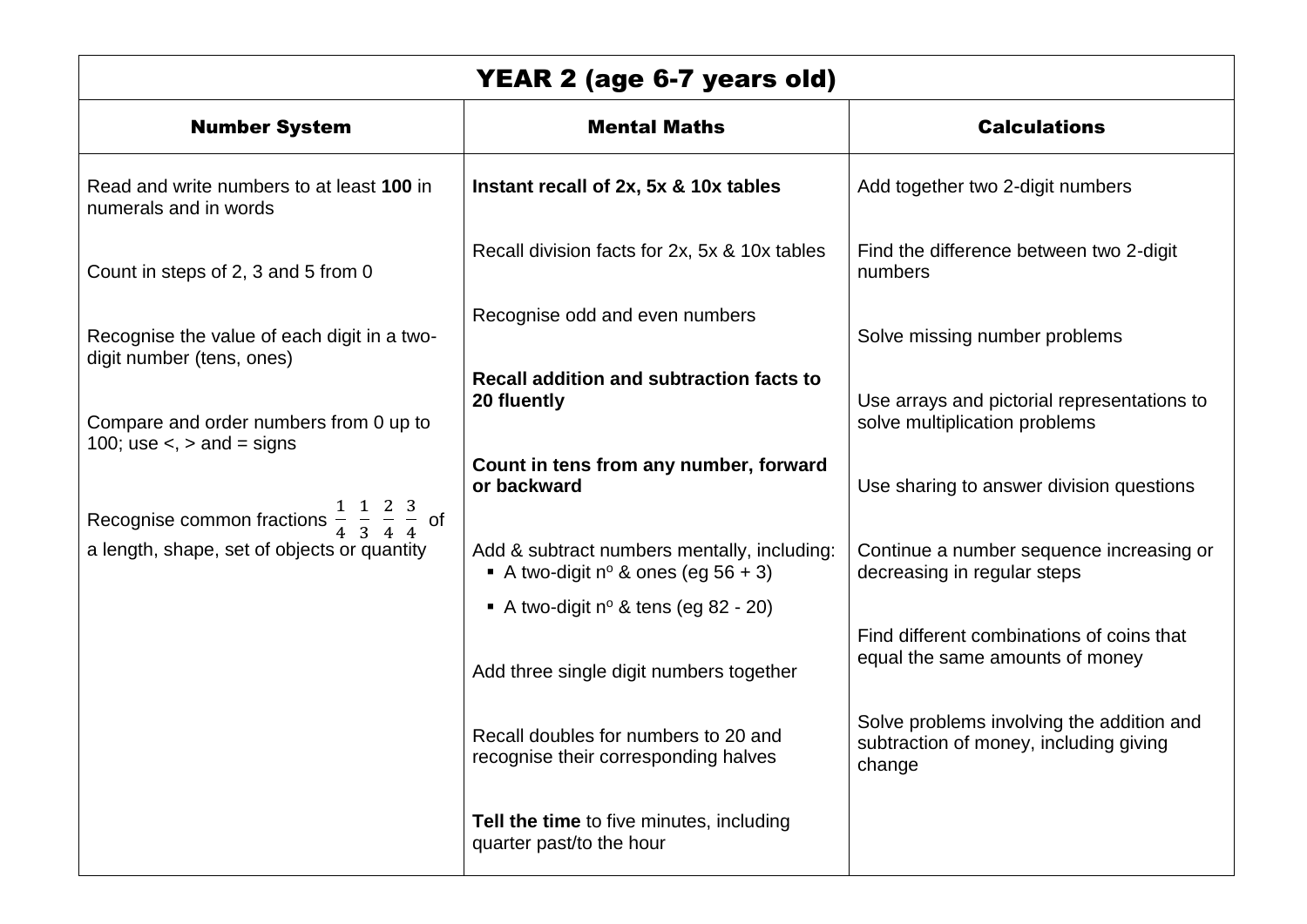| <b>YEAR 3 (age 7-8 years old)</b>                                                         |                                                                                                                                                 |                                                                                                                           |
|-------------------------------------------------------------------------------------------|-------------------------------------------------------------------------------------------------------------------------------------------------|---------------------------------------------------------------------------------------------------------------------------|
| <b>Number System</b>                                                                      | <b>Mental Maths</b>                                                                                                                             | <b>Calculations</b>                                                                                                       |
| Read and write numbers up to 1000 in<br>numerals and in words                             | Instant recall of 3x, 4x & 8x tables                                                                                                            | Add and subtract numbers with up to three<br>digits, using formal written methods of<br>columnar addition and subtraction |
| Recognise the place value of each digit in a<br>three-digit number (hundreds, tens, ones) | Recall division facts for 3x, 4x & 8x tables<br>Add & subtract numbers mentally, including:<br>A three-digit $n^{\circ}$ & ones (eg 357 + 6)    | Use formal written methods of multiplication<br>for two-digit numbers times one-digit<br>numbers                          |
| Compare and order numbers up to 1000<br>Count from 0 in multiples of 4, 8, 50 & 100       | A three-digit $n^{\circ}$ & tens (eg 492 - 30)<br>A three-digit nº & hundreds (eg 627 + 200)<br>Double multiples of 5 up to 100 (eg $45 + 45$ ) | Use inverse operations to solve missing<br>number problems                                                                |
| Find 10 or 100 more or less than a given n°                                               | Recall number pairs that total 100<br>$(eg 37 + 63 = 100)$                                                                                      | Add and subtract fractions with the same<br>denominator within one whole<br>$(eg 5/7 + 1/7 = 6/7)$                        |
| Round any 2 or 3-digit number to the<br>nearest 10 or 100                                 | Know the number of seconds in a minute                                                                                                          | Add and subtract amounts of money giving                                                                                  |
| Count up & down in tenths                                                                 | and the number of days in each month/year                                                                                                       | change up to £10.00                                                                                                       |
| Recognise fractions with small<br>denominators                                            | Tell the time from an analogue clock,<br>including using Roman numerals                                                                         |                                                                                                                           |
|                                                                                           |                                                                                                                                                 |                                                                                                                           |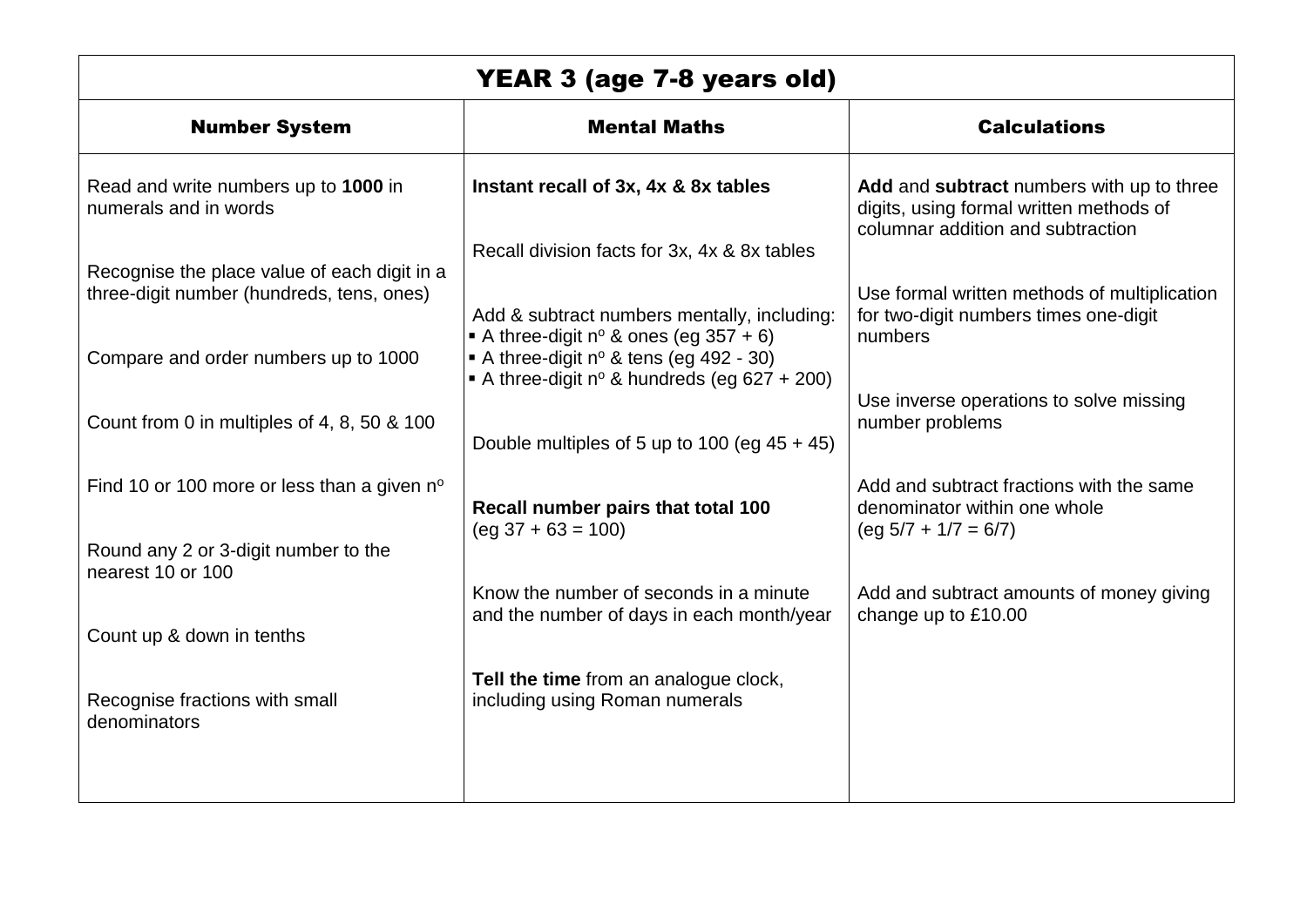| <b>YEAR 4 (age 8-9 years old)</b>                                    |                                                                                            |                                                                                                                  |
|----------------------------------------------------------------------|--------------------------------------------------------------------------------------------|------------------------------------------------------------------------------------------------------------------|
| <b>Number System</b>                                                 | <b>Mental Maths</b>                                                                        | <b>Calculations</b>                                                                                              |
| Read and write numbers up to 10,000 in<br>numerals and in words      | <b>Recall multiplication and division facts</b><br>for multiplication tables up to 12 x 12 | Add and subtract numbers with up to 4 digits<br>using the formal methods of columnar<br>addition and subtraction |
| Find 1000 more or less than a given n°                               | Recognise and use factor pairs                                                             | Multiply two-digit and three-digit numbers by                                                                    |
| Round any number to the nearest 10, 100 or<br>1000                   | Multiply or divide a one or two-digit number<br>by 10 and 100                              | a one-digit number using formal written<br>layout                                                                |
| Count backwards through zero to include<br>negative numbers          | Add/subtract two 2-digit numbers mentally<br>$(eq 39 + 19 = 58, 91 - 35 = 56)$             | Calculate division facts with remainders<br>Find fractions of quantities (eg 3/5 of 35)                          |
| Read Roman numerals to 100 (I to C)                                  | Double all the numbers up to 100                                                           | Add and subtract fractions with the same<br>denominator                                                          |
| Count up and down in hundredths                                      | Recognise decimal equivalents to $\frac{1}{4}$ $\frac{1}{2}$ $\frac{3}{4}$                 |                                                                                                                  |
| Recognise families of common equivalent<br>fractions                 | Read, write and convert time between<br>analogue and digital 12 & 24-hour clocks           | Find a quarter of a number by halving and<br>halving again                                                       |
| Round decimals with one decimal place to<br>the nearest whole number |                                                                                            | Solve simple measures and money<br>problems involving fractions and decimals to<br>two decimal places            |
|                                                                      |                                                                                            | Convert between different units of measure<br>(eg kilometre to metre; hour to min)                               |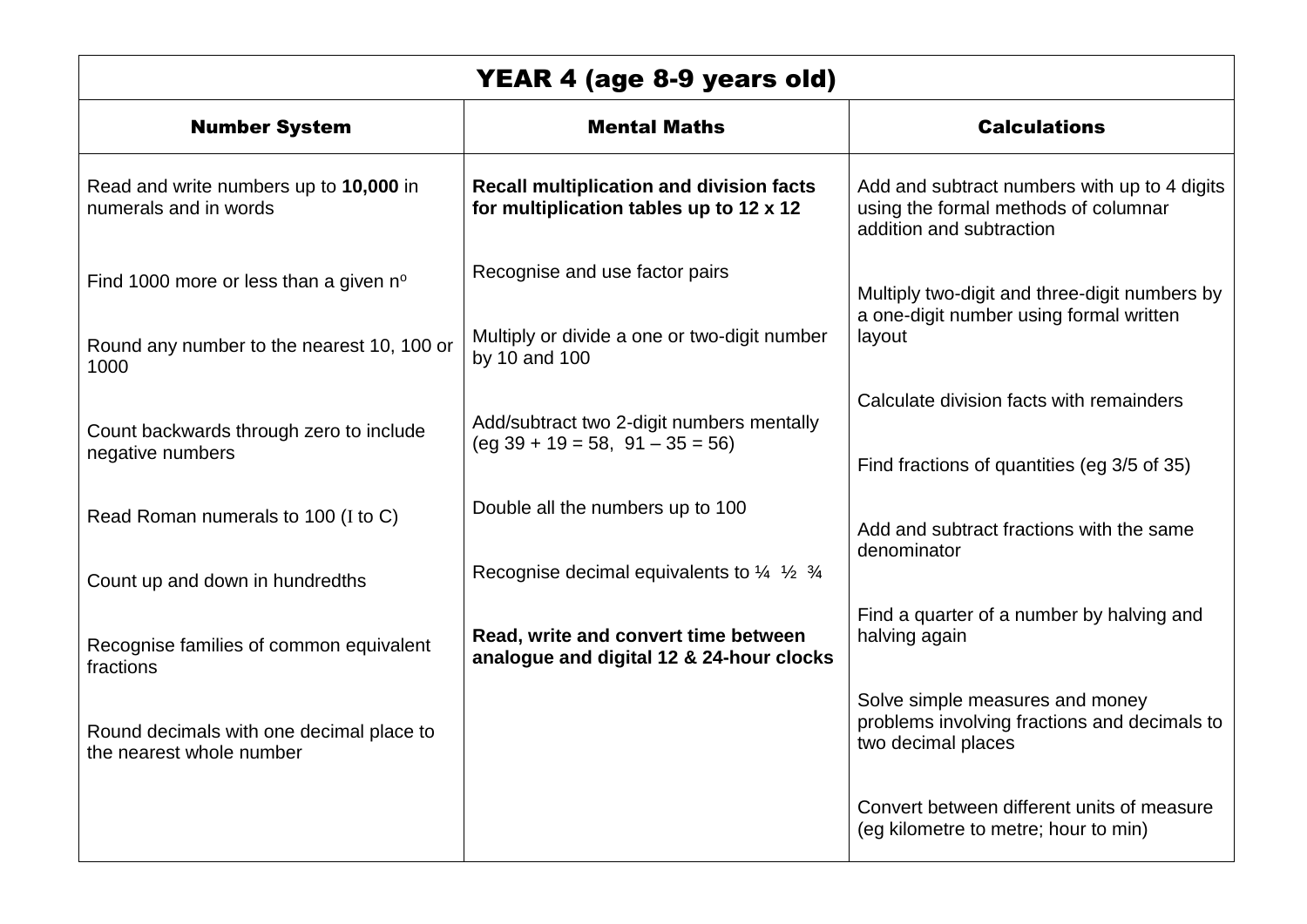| YEAR 5 (age 9-10 years old)                                                                                                                                                                                                                                                                                                                                                                                                                                                                                                                                                                                                                                                                                                                 |                                                                                                                                                                                                                                                                                                                                                                                                                                                                                                                                                                                                |                                                                                                                                                                                                                                                                                                                                                                                                                                                                                                                                                                                                                                                                                |
|---------------------------------------------------------------------------------------------------------------------------------------------------------------------------------------------------------------------------------------------------------------------------------------------------------------------------------------------------------------------------------------------------------------------------------------------------------------------------------------------------------------------------------------------------------------------------------------------------------------------------------------------------------------------------------------------------------------------------------------------|------------------------------------------------------------------------------------------------------------------------------------------------------------------------------------------------------------------------------------------------------------------------------------------------------------------------------------------------------------------------------------------------------------------------------------------------------------------------------------------------------------------------------------------------------------------------------------------------|--------------------------------------------------------------------------------------------------------------------------------------------------------------------------------------------------------------------------------------------------------------------------------------------------------------------------------------------------------------------------------------------------------------------------------------------------------------------------------------------------------------------------------------------------------------------------------------------------------------------------------------------------------------------------------|
| <b>Number System</b>                                                                                                                                                                                                                                                                                                                                                                                                                                                                                                                                                                                                                                                                                                                        | <b>Mental Maths</b>                                                                                                                                                                                                                                                                                                                                                                                                                                                                                                                                                                            | <b>Calculations</b>                                                                                                                                                                                                                                                                                                                                                                                                                                                                                                                                                                                                                                                            |
| Read, write, order and compare numbers to<br>at least 1,000,000 and determine the value<br>of each digit<br>Count forwards or backwards in steps of<br>powers of 10 for any given number<br>Count forwards and backwards with positive<br>and negative whole numbers through zero<br>Round any number up to a million to the<br>nearest 10, 100, 1000, 10 000 and 100 000<br>Read Roman numerals to 1000 (M) and<br>recognise years written in Roman numerals<br>Compare and order fractions<br>Recognise mixed numbers and improper<br>fractions<br>Recognise and use thousandths and relate<br>them to tenths, hundredths and decimal<br>equivalents<br>Round decimals (with 2dp) to the nearest<br>whole number and to one decimal place | Multiply and divide numbers mentally<br>drawing upon known facts<br>$(eg 40 x 7, 0.3 x 6, 80 x 60, 320 \div 8)$<br>Instant recall of all square numbers up to<br>$12 \times 12$<br>Add and subtract numbers mentally with<br>increasingly large numbers<br>Recognise multiples of 10 that pair<br>together to make 1000<br>Multiply and divide whole numbers and<br>decimals by 10, 100 and 1000<br>Identify multiples and factors, including<br>finding all factor pairs of a number, and<br>common factors of two numbers.<br>Recall prime numbers up to 19<br>Identify equivalent fractions | Add and subtract whole numbers with more<br>than 4 digits using formal written methods<br>Multiply whole numbers up to 4 digits by a<br>one- or two-digit number using a formal<br>written method, including long<br>multiplication<br>Divide numbers up to 4 digits by a one-digit<br>number using the formal written method of<br>short division<br>Double and halve whole numbers<br>Convert mixed numbers to improper<br>fractions and vice versa<br>Add and subtract fractions with<br>denominators that are multiples of the same<br>number<br>Multiply proper fractions and mixed numbers<br>by whole numbers<br>Find fractions and simple percentages of<br>quantities |
| Write percentages as a fraction (32/100),<br>and as a decimal                                                                                                                                                                                                                                                                                                                                                                                                                                                                                                                                                                                                                                                                               |                                                                                                                                                                                                                                                                                                                                                                                                                                                                                                                                                                                                |                                                                                                                                                                                                                                                                                                                                                                                                                                                                                                                                                                                                                                                                                |